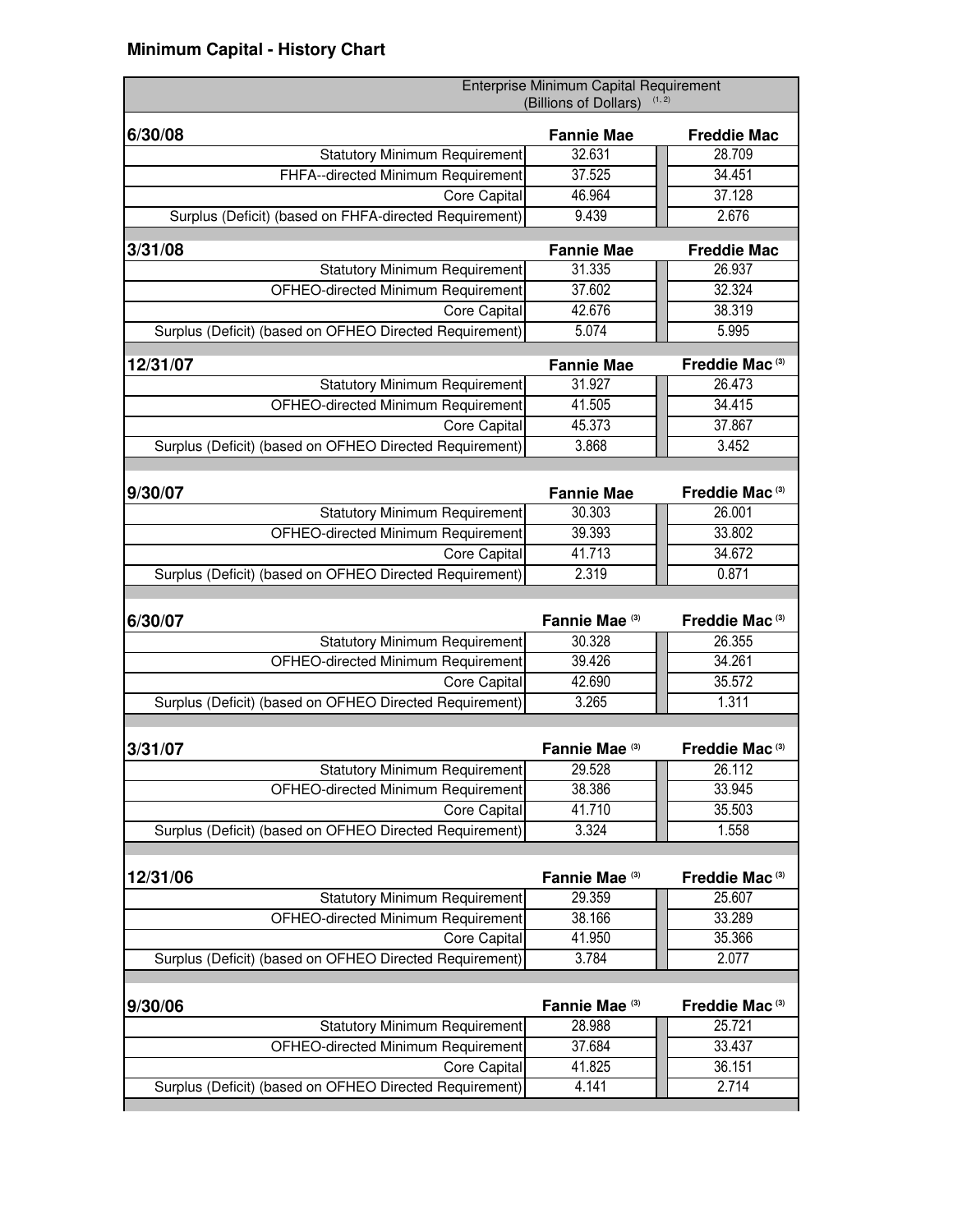| Enterprise Minimum Capital Requirement<br>(Billions of Dollars)<br>(1, 2) |                |                            |
|---------------------------------------------------------------------------|----------------|----------------------------|
| 6/30/06                                                                   | Fannie Mae (3) | Freddie Mac <sup>(3)</sup> |
| <b>Statutory Minimum Requirement</b>                                      | 29.380         | 26.204                     |
| OFHEO-directed Minimum Requirement                                        | 38.194         | 34.066                     |
| <b>Core Capital</b>                                                       | 42.803         | 37.074                     |
| Surplus (Deficit) (based on OFHEO Directed Requirement)                   | 4.608          | 3.009                      |
|                                                                           |                |                            |
| 3/31/06                                                                   | Fannie Mae (3) | Freddie Mac <sup>(3)</sup> |
| <b>Statutory Minimum Requirement</b>                                      | 28.438         | 25.278                     |
| OFHEO-directed Minimum Requirement                                        | 36.970         | 32.861                     |
| Core Capital                                                              | 41.099         | 36.603                     |
| Surplus (Deficit) (based on OFHEO Directed Requirement)                   | 4.129          | 3.742                      |
|                                                                           |                |                            |
| 12/31/05                                                                  | Fannie Mae (3) | Freddie Mac <sup>(3)</sup> |
| <b>Statutory Minimum Requirement</b>                                      | 28.233         | 24.791                     |
| OFHEO-directed Minimum Requirement                                        | 36.703         | 32.229                     |
| <b>Core Capital</b>                                                       | 39.433         | 35.043                     |
| Surplus (Deficit) (based on OFHEO Directed Requirement)                   | 2.730          | 2.815                      |
|                                                                           |                |                            |
| 9/30/05                                                                   | Fannie Mae (3) | Freddie Mac <sup>(3)</sup> |
| <b>Statutory Minimum Requirement</b>                                      | 27.959         | 24.284                     |
| OFHEO-directed Minimum Requirement                                        | 36.347         | 31.569                     |
| <b>Core Capital</b>                                                       | 38.343         | 35.665                     |
| Surplus (Deficit) (based on OFHEO Directed Requirement)                   | 1.997          | 4.096                      |
|                                                                           |                |                            |
| 6/30/05                                                                   | Fannie Mae (3) | Freddie Mac <sup>(3)</sup> |
| <b>Statutory Minimum Requirement</b>                                      | 29.842         | 24.065                     |
| OFHEO-directed Minimum Requirement                                        |                | 31.284                     |
| Core Capital                                                              | 36.941         | 35.062                     |
| Surplus (Deficit) (based on Statutory Requirement)                        | 7.099          |                            |
| Surplus (Deficit) (based on OFHEO Directed Requirement)                   |                | 3.778                      |
|                                                                           |                |                            |
| 3/31/05                                                                   | Fannie Mae (3) | Freddie Mac <sup>(3)</sup> |
| <b>Statutory Minimum Requirement</b>                                      | 31.139         | 23.741                     |
| OFHEO-directed Minimum Requirement                                        |                | 30.863                     |
| Core Capital                                                              | 35.948         | 34.965                     |
| Surplus (Deficit) (based on Statutory Requirement)                        | 4.809          |                            |
| Surplus (Deficit) (based on OFHEO Directed Requirement)                   |                | 4.103                      |
|                                                                           |                |                            |
| 12/31/04                                                                  | Fannie Mae (3) | Freddie Mac <sup>(3)</sup> |
| <b>Statutory Minimum Requirement</b>                                      | 32.121         | 23.714                     |
| OFHEO-directed Minimum Requirement                                        |                | 30.829                     |
| Core Capital                                                              | 34.514         | 34.106                     |
| Surplus (Deficit) (based on Statutory Requirement)                        | 2.393          |                            |
| Surplus (Deficit) (based on OFHEO Directed Requirement)                   |                | 3.277                      |
|                                                                           |                |                            |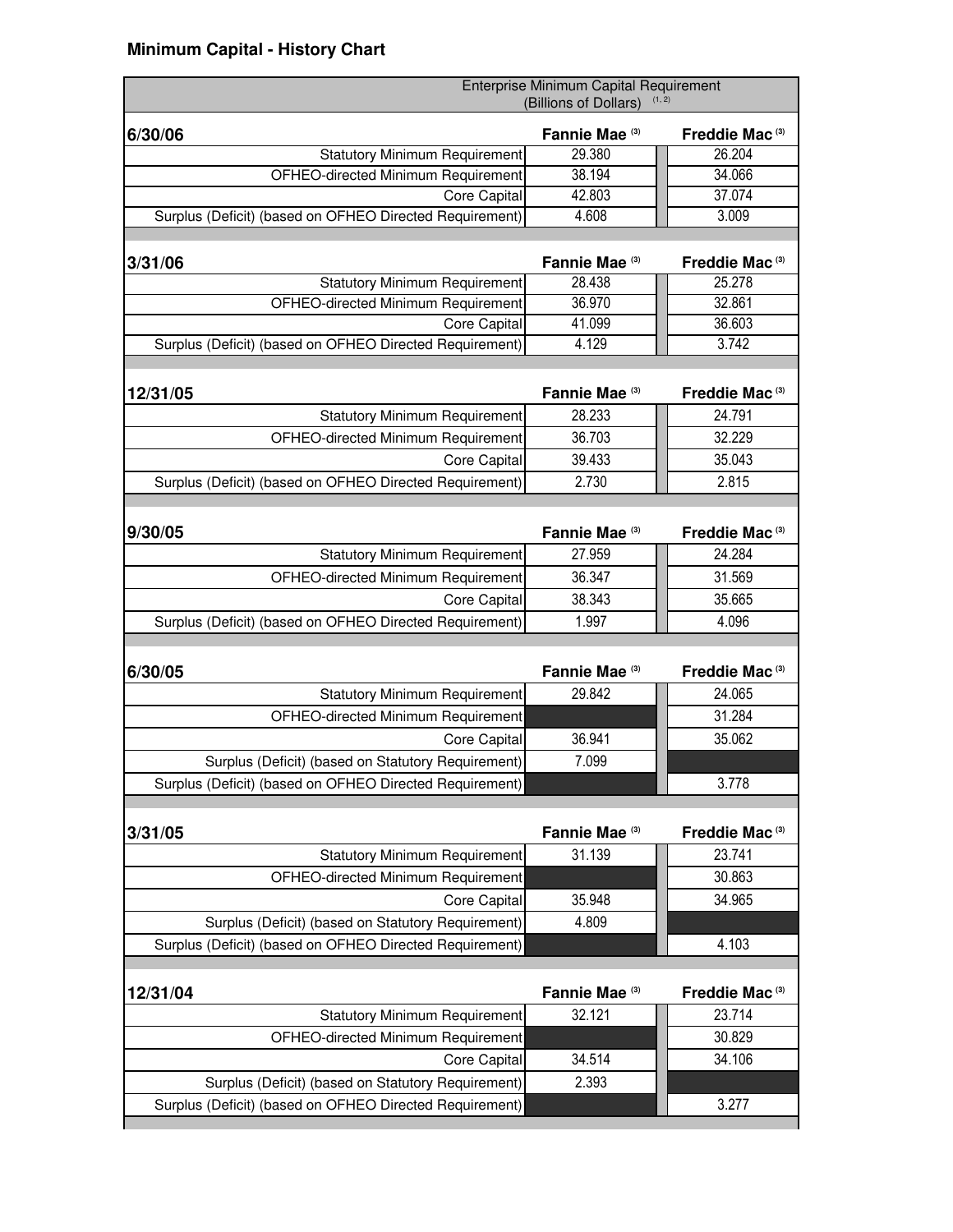| Fannie Mae (3)<br>Freddie Mac <sup>(3)</sup><br>9/30/04<br>32.216<br>24.274<br><b>Statutory Minimum Requirement</b><br>31.556<br>OFHEO-directed Minimum Requirement<br>34.871<br>28.502<br>Core Capital<br>(3.713)<br>Surplus (Deficit) (based on Statutory Requirement)<br>3.315<br>Surplus (Deficit) (based on OFHEO Directed Requirement)<br>Fannie Mae (3)<br>Freddie Mac <sup>(3)</sup><br>6/30/04<br>31.453<br>24.134<br><b>Statutory Minimum Requirement</b><br>31.375<br>OFHEO-directed Minimum Requirement<br>29.869<br>36.578<br>Core Capital<br>(1.584)<br>Surplus (Deficit) (based on Statutory Requirement)<br>5.203<br>Surplus (Deficit) (based on OFHEO Directed Requirement)<br>3/31/04<br>Fannie Mae <sup>(3)</sup><br>Freddie Mac <sup>(3)</sup><br>31.703<br>24.029<br><b>Statutory Minimum Requirement</b><br>31.237<br>OFHEO-directed Minimum Requirement<br>26.243<br>34.058<br>Core Capital<br>(5.460)<br>Surplus (Deficit) (based on Statutory Requirement)<br>2.821<br>Surplus (Deficit) (based on OFHEO Directed Requirement)<br>Fannie Mae <sup>(3)</sup><br>Freddie Mac <sup>(3)</sup><br>12/31/03<br>31.816<br>23.362<br>Minimum Requirement<br>26.953<br>32.417<br>Core Capital<br>Surplus (Deficit)<br>(4.863)<br>9.054<br>Fannie Mae <sup>(4)</sup><br>Freddie Mac <sup>(3)</sup><br>9/30/03<br>31.731<br>24.336<br>Minimum Requirement<br>23.735<br>32.658<br>Core Capital<br>8.322<br>Surplus (Deficit)<br>(7.995)<br>Fannie Mae <sup>(4)</sup><br>Freddie Mac <sup>(3)</sup><br>6/30/03<br>29.443<br>22.957<br>Minimum Requirement<br>33.142<br>23.726<br>Core Capital<br>Surplus (Deficit)<br>10.185<br>(5.716)<br>Fannie Mae <sup>(4)</sup><br>Freddie Mac <sup>(3)</sup><br>3/31/03<br>28.522<br>21.985<br>Minimum Requirement<br>21.625<br>31.051<br>Core Capital<br>9.065<br>Surplus (Deficit)<br>(6.897)<br>12/31/02<br>Fannie Mae (3)<br>Freddie Mac <sup>(3)</sup><br>Minimum Requirement<br>27.688<br>22.340<br>20.431<br>28.991<br>Core Capital | Enterprise Minimum Capital Requirement<br>(1, 2)<br>(Billions of Dollars) |  |  |
|----------------------------------------------------------------------------------------------------------------------------------------------------------------------------------------------------------------------------------------------------------------------------------------------------------------------------------------------------------------------------------------------------------------------------------------------------------------------------------------------------------------------------------------------------------------------------------------------------------------------------------------------------------------------------------------------------------------------------------------------------------------------------------------------------------------------------------------------------------------------------------------------------------------------------------------------------------------------------------------------------------------------------------------------------------------------------------------------------------------------------------------------------------------------------------------------------------------------------------------------------------------------------------------------------------------------------------------------------------------------------------------------------------------------------------------------------------------------------------------------------------------------------------------------------------------------------------------------------------------------------------------------------------------------------------------------------------------------------------------------------------------------------------------------------------------------------------------------------------------------------------------------------------------------------------------------------------------------------------------------|---------------------------------------------------------------------------|--|--|
|                                                                                                                                                                                                                                                                                                                                                                                                                                                                                                                                                                                                                                                                                                                                                                                                                                                                                                                                                                                                                                                                                                                                                                                                                                                                                                                                                                                                                                                                                                                                                                                                                                                                                                                                                                                                                                                                                                                                                                                              |                                                                           |  |  |
|                                                                                                                                                                                                                                                                                                                                                                                                                                                                                                                                                                                                                                                                                                                                                                                                                                                                                                                                                                                                                                                                                                                                                                                                                                                                                                                                                                                                                                                                                                                                                                                                                                                                                                                                                                                                                                                                                                                                                                                              |                                                                           |  |  |
|                                                                                                                                                                                                                                                                                                                                                                                                                                                                                                                                                                                                                                                                                                                                                                                                                                                                                                                                                                                                                                                                                                                                                                                                                                                                                                                                                                                                                                                                                                                                                                                                                                                                                                                                                                                                                                                                                                                                                                                              |                                                                           |  |  |
|                                                                                                                                                                                                                                                                                                                                                                                                                                                                                                                                                                                                                                                                                                                                                                                                                                                                                                                                                                                                                                                                                                                                                                                                                                                                                                                                                                                                                                                                                                                                                                                                                                                                                                                                                                                                                                                                                                                                                                                              |                                                                           |  |  |
|                                                                                                                                                                                                                                                                                                                                                                                                                                                                                                                                                                                                                                                                                                                                                                                                                                                                                                                                                                                                                                                                                                                                                                                                                                                                                                                                                                                                                                                                                                                                                                                                                                                                                                                                                                                                                                                                                                                                                                                              |                                                                           |  |  |
|                                                                                                                                                                                                                                                                                                                                                                                                                                                                                                                                                                                                                                                                                                                                                                                                                                                                                                                                                                                                                                                                                                                                                                                                                                                                                                                                                                                                                                                                                                                                                                                                                                                                                                                                                                                                                                                                                                                                                                                              |                                                                           |  |  |
|                                                                                                                                                                                                                                                                                                                                                                                                                                                                                                                                                                                                                                                                                                                                                                                                                                                                                                                                                                                                                                                                                                                                                                                                                                                                                                                                                                                                                                                                                                                                                                                                                                                                                                                                                                                                                                                                                                                                                                                              |                                                                           |  |  |
|                                                                                                                                                                                                                                                                                                                                                                                                                                                                                                                                                                                                                                                                                                                                                                                                                                                                                                                                                                                                                                                                                                                                                                                                                                                                                                                                                                                                                                                                                                                                                                                                                                                                                                                                                                                                                                                                                                                                                                                              |                                                                           |  |  |
|                                                                                                                                                                                                                                                                                                                                                                                                                                                                                                                                                                                                                                                                                                                                                                                                                                                                                                                                                                                                                                                                                                                                                                                                                                                                                                                                                                                                                                                                                                                                                                                                                                                                                                                                                                                                                                                                                                                                                                                              |                                                                           |  |  |
|                                                                                                                                                                                                                                                                                                                                                                                                                                                                                                                                                                                                                                                                                                                                                                                                                                                                                                                                                                                                                                                                                                                                                                                                                                                                                                                                                                                                                                                                                                                                                                                                                                                                                                                                                                                                                                                                                                                                                                                              |                                                                           |  |  |
|                                                                                                                                                                                                                                                                                                                                                                                                                                                                                                                                                                                                                                                                                                                                                                                                                                                                                                                                                                                                                                                                                                                                                                                                                                                                                                                                                                                                                                                                                                                                                                                                                                                                                                                                                                                                                                                                                                                                                                                              |                                                                           |  |  |
|                                                                                                                                                                                                                                                                                                                                                                                                                                                                                                                                                                                                                                                                                                                                                                                                                                                                                                                                                                                                                                                                                                                                                                                                                                                                                                                                                                                                                                                                                                                                                                                                                                                                                                                                                                                                                                                                                                                                                                                              |                                                                           |  |  |
|                                                                                                                                                                                                                                                                                                                                                                                                                                                                                                                                                                                                                                                                                                                                                                                                                                                                                                                                                                                                                                                                                                                                                                                                                                                                                                                                                                                                                                                                                                                                                                                                                                                                                                                                                                                                                                                                                                                                                                                              |                                                                           |  |  |
|                                                                                                                                                                                                                                                                                                                                                                                                                                                                                                                                                                                                                                                                                                                                                                                                                                                                                                                                                                                                                                                                                                                                                                                                                                                                                                                                                                                                                                                                                                                                                                                                                                                                                                                                                                                                                                                                                                                                                                                              |                                                                           |  |  |
|                                                                                                                                                                                                                                                                                                                                                                                                                                                                                                                                                                                                                                                                                                                                                                                                                                                                                                                                                                                                                                                                                                                                                                                                                                                                                                                                                                                                                                                                                                                                                                                                                                                                                                                                                                                                                                                                                                                                                                                              |                                                                           |  |  |
|                                                                                                                                                                                                                                                                                                                                                                                                                                                                                                                                                                                                                                                                                                                                                                                                                                                                                                                                                                                                                                                                                                                                                                                                                                                                                                                                                                                                                                                                                                                                                                                                                                                                                                                                                                                                                                                                                                                                                                                              |                                                                           |  |  |
|                                                                                                                                                                                                                                                                                                                                                                                                                                                                                                                                                                                                                                                                                                                                                                                                                                                                                                                                                                                                                                                                                                                                                                                                                                                                                                                                                                                                                                                                                                                                                                                                                                                                                                                                                                                                                                                                                                                                                                                              |                                                                           |  |  |
|                                                                                                                                                                                                                                                                                                                                                                                                                                                                                                                                                                                                                                                                                                                                                                                                                                                                                                                                                                                                                                                                                                                                                                                                                                                                                                                                                                                                                                                                                                                                                                                                                                                                                                                                                                                                                                                                                                                                                                                              |                                                                           |  |  |
|                                                                                                                                                                                                                                                                                                                                                                                                                                                                                                                                                                                                                                                                                                                                                                                                                                                                                                                                                                                                                                                                                                                                                                                                                                                                                                                                                                                                                                                                                                                                                                                                                                                                                                                                                                                                                                                                                                                                                                                              |                                                                           |  |  |
|                                                                                                                                                                                                                                                                                                                                                                                                                                                                                                                                                                                                                                                                                                                                                                                                                                                                                                                                                                                                                                                                                                                                                                                                                                                                                                                                                                                                                                                                                                                                                                                                                                                                                                                                                                                                                                                                                                                                                                                              |                                                                           |  |  |
|                                                                                                                                                                                                                                                                                                                                                                                                                                                                                                                                                                                                                                                                                                                                                                                                                                                                                                                                                                                                                                                                                                                                                                                                                                                                                                                                                                                                                                                                                                                                                                                                                                                                                                                                                                                                                                                                                                                                                                                              |                                                                           |  |  |
|                                                                                                                                                                                                                                                                                                                                                                                                                                                                                                                                                                                                                                                                                                                                                                                                                                                                                                                                                                                                                                                                                                                                                                                                                                                                                                                                                                                                                                                                                                                                                                                                                                                                                                                                                                                                                                                                                                                                                                                              |                                                                           |  |  |
|                                                                                                                                                                                                                                                                                                                                                                                                                                                                                                                                                                                                                                                                                                                                                                                                                                                                                                                                                                                                                                                                                                                                                                                                                                                                                                                                                                                                                                                                                                                                                                                                                                                                                                                                                                                                                                                                                                                                                                                              |                                                                           |  |  |
|                                                                                                                                                                                                                                                                                                                                                                                                                                                                                                                                                                                                                                                                                                                                                                                                                                                                                                                                                                                                                                                                                                                                                                                                                                                                                                                                                                                                                                                                                                                                                                                                                                                                                                                                                                                                                                                                                                                                                                                              |                                                                           |  |  |
|                                                                                                                                                                                                                                                                                                                                                                                                                                                                                                                                                                                                                                                                                                                                                                                                                                                                                                                                                                                                                                                                                                                                                                                                                                                                                                                                                                                                                                                                                                                                                                                                                                                                                                                                                                                                                                                                                                                                                                                              |                                                                           |  |  |
|                                                                                                                                                                                                                                                                                                                                                                                                                                                                                                                                                                                                                                                                                                                                                                                                                                                                                                                                                                                                                                                                                                                                                                                                                                                                                                                                                                                                                                                                                                                                                                                                                                                                                                                                                                                                                                                                                                                                                                                              |                                                                           |  |  |
|                                                                                                                                                                                                                                                                                                                                                                                                                                                                                                                                                                                                                                                                                                                                                                                                                                                                                                                                                                                                                                                                                                                                                                                                                                                                                                                                                                                                                                                                                                                                                                                                                                                                                                                                                                                                                                                                                                                                                                                              |                                                                           |  |  |
|                                                                                                                                                                                                                                                                                                                                                                                                                                                                                                                                                                                                                                                                                                                                                                                                                                                                                                                                                                                                                                                                                                                                                                                                                                                                                                                                                                                                                                                                                                                                                                                                                                                                                                                                                                                                                                                                                                                                                                                              |                                                                           |  |  |
|                                                                                                                                                                                                                                                                                                                                                                                                                                                                                                                                                                                                                                                                                                                                                                                                                                                                                                                                                                                                                                                                                                                                                                                                                                                                                                                                                                                                                                                                                                                                                                                                                                                                                                                                                                                                                                                                                                                                                                                              |                                                                           |  |  |
|                                                                                                                                                                                                                                                                                                                                                                                                                                                                                                                                                                                                                                                                                                                                                                                                                                                                                                                                                                                                                                                                                                                                                                                                                                                                                                                                                                                                                                                                                                                                                                                                                                                                                                                                                                                                                                                                                                                                                                                              |                                                                           |  |  |
|                                                                                                                                                                                                                                                                                                                                                                                                                                                                                                                                                                                                                                                                                                                                                                                                                                                                                                                                                                                                                                                                                                                                                                                                                                                                                                                                                                                                                                                                                                                                                                                                                                                                                                                                                                                                                                                                                                                                                                                              |                                                                           |  |  |
|                                                                                                                                                                                                                                                                                                                                                                                                                                                                                                                                                                                                                                                                                                                                                                                                                                                                                                                                                                                                                                                                                                                                                                                                                                                                                                                                                                                                                                                                                                                                                                                                                                                                                                                                                                                                                                                                                                                                                                                              |                                                                           |  |  |
|                                                                                                                                                                                                                                                                                                                                                                                                                                                                                                                                                                                                                                                                                                                                                                                                                                                                                                                                                                                                                                                                                                                                                                                                                                                                                                                                                                                                                                                                                                                                                                                                                                                                                                                                                                                                                                                                                                                                                                                              |                                                                           |  |  |
|                                                                                                                                                                                                                                                                                                                                                                                                                                                                                                                                                                                                                                                                                                                                                                                                                                                                                                                                                                                                                                                                                                                                                                                                                                                                                                                                                                                                                                                                                                                                                                                                                                                                                                                                                                                                                                                                                                                                                                                              |                                                                           |  |  |
|                                                                                                                                                                                                                                                                                                                                                                                                                                                                                                                                                                                                                                                                                                                                                                                                                                                                                                                                                                                                                                                                                                                                                                                                                                                                                                                                                                                                                                                                                                                                                                                                                                                                                                                                                                                                                                                                                                                                                                                              |                                                                           |  |  |
|                                                                                                                                                                                                                                                                                                                                                                                                                                                                                                                                                                                                                                                                                                                                                                                                                                                                                                                                                                                                                                                                                                                                                                                                                                                                                                                                                                                                                                                                                                                                                                                                                                                                                                                                                                                                                                                                                                                                                                                              |                                                                           |  |  |
|                                                                                                                                                                                                                                                                                                                                                                                                                                                                                                                                                                                                                                                                                                                                                                                                                                                                                                                                                                                                                                                                                                                                                                                                                                                                                                                                                                                                                                                                                                                                                                                                                                                                                                                                                                                                                                                                                                                                                                                              |                                                                           |  |  |
|                                                                                                                                                                                                                                                                                                                                                                                                                                                                                                                                                                                                                                                                                                                                                                                                                                                                                                                                                                                                                                                                                                                                                                                                                                                                                                                                                                                                                                                                                                                                                                                                                                                                                                                                                                                                                                                                                                                                                                                              |                                                                           |  |  |
|                                                                                                                                                                                                                                                                                                                                                                                                                                                                                                                                                                                                                                                                                                                                                                                                                                                                                                                                                                                                                                                                                                                                                                                                                                                                                                                                                                                                                                                                                                                                                                                                                                                                                                                                                                                                                                                                                                                                                                                              |                                                                           |  |  |
|                                                                                                                                                                                                                                                                                                                                                                                                                                                                                                                                                                                                                                                                                                                                                                                                                                                                                                                                                                                                                                                                                                                                                                                                                                                                                                                                                                                                                                                                                                                                                                                                                                                                                                                                                                                                                                                                                                                                                                                              |                                                                           |  |  |
|                                                                                                                                                                                                                                                                                                                                                                                                                                                                                                                                                                                                                                                                                                                                                                                                                                                                                                                                                                                                                                                                                                                                                                                                                                                                                                                                                                                                                                                                                                                                                                                                                                                                                                                                                                                                                                                                                                                                                                                              |                                                                           |  |  |
|                                                                                                                                                                                                                                                                                                                                                                                                                                                                                                                                                                                                                                                                                                                                                                                                                                                                                                                                                                                                                                                                                                                                                                                                                                                                                                                                                                                                                                                                                                                                                                                                                                                                                                                                                                                                                                                                                                                                                                                              |                                                                           |  |  |
|                                                                                                                                                                                                                                                                                                                                                                                                                                                                                                                                                                                                                                                                                                                                                                                                                                                                                                                                                                                                                                                                                                                                                                                                                                                                                                                                                                                                                                                                                                                                                                                                                                                                                                                                                                                                                                                                                                                                                                                              |                                                                           |  |  |
|                                                                                                                                                                                                                                                                                                                                                                                                                                                                                                                                                                                                                                                                                                                                                                                                                                                                                                                                                                                                                                                                                                                                                                                                                                                                                                                                                                                                                                                                                                                                                                                                                                                                                                                                                                                                                                                                                                                                                                                              |                                                                           |  |  |
| Surplus (Deficit)<br>6.651<br>(7.257)                                                                                                                                                                                                                                                                                                                                                                                                                                                                                                                                                                                                                                                                                                                                                                                                                                                                                                                                                                                                                                                                                                                                                                                                                                                                                                                                                                                                                                                                                                                                                                                                                                                                                                                                                                                                                                                                                                                                                        |                                                                           |  |  |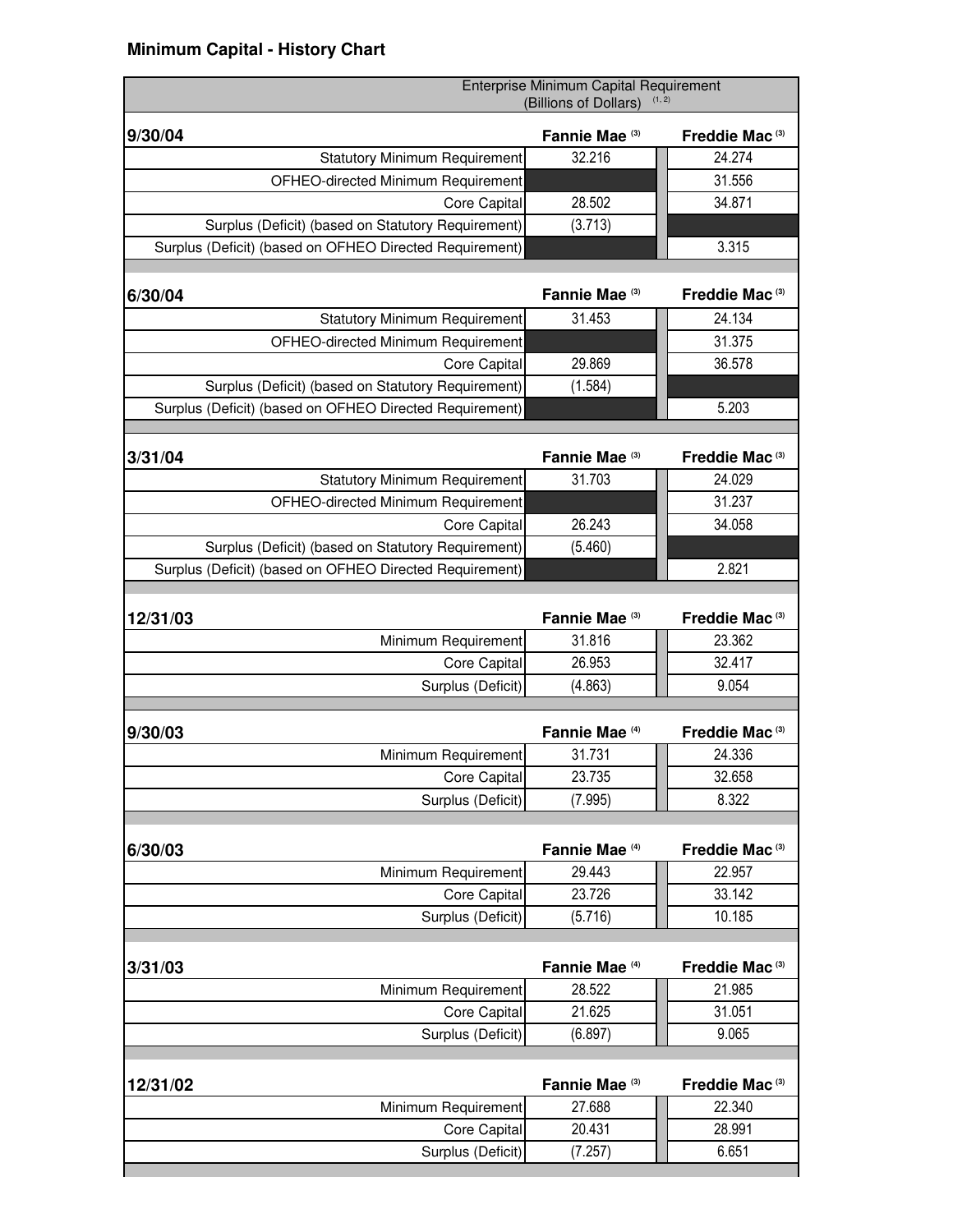|          |                     | Enterprise Minimum Capital Requirement<br>(Billions of Dollars) | (1, 2)                     |
|----------|---------------------|-----------------------------------------------------------------|----------------------------|
| 9/30/02  |                     | Fannie Mae <sup>(4)</sup>                                       | Freddie Mac <sup>(3)</sup> |
|          | Minimum Requirement | 26.241                                                          | 21.405                     |
|          | Core Capital        | 17.254                                                          | 28.038                     |
|          | Surplus (Deficit)   | (8.987)                                                         | 6.634                      |
|          |                     |                                                                 |                            |
| 6/30/02  |                     | Fannie Mae <sup>(4)</sup>                                       | Freddie Mac <sup>(3)</sup> |
|          | Minimum Requirement | 25.712                                                          | 20.184                     |
|          | Core Capital        | 19.483                                                          | 22.699                     |
|          | Surplus (Deficit)   | (6.229)                                                         | 2.514                      |
|          |                     |                                                                 |                            |
| 3/31/02  |                     | Fannie Mae <sup>(4)</sup>                                       | Freddie Mac <sup>(3)</sup> |
|          | Minimum Requirement | 25.056                                                          | 19.933                     |
|          | Core Capital        | 21.107                                                          | 20.946                     |
|          | Surplus (Deficit)   | (3.948)                                                         | 1.014                      |
|          |                     |                                                                 |                            |
| 12/31/01 |                     | Fannie Mae <sup>(5)</sup>                                       | Freddie Mac <sup>(3)</sup> |
|          | Minimum Requirement | 24.182                                                          | 19.014                     |
|          | Core Capital        | 25.182                                                          | 20.181                     |
|          | Surplus (Deficit)   | 1.000                                                           | 1.167                      |
|          |                     |                                                                 |                            |
| 9/30/01  |                     | Fannie Mae <sup>(5)</sup>                                       | Freddie Mac <sup>(3)</sup> |
|          | Minimum Requirement | 23.130                                                          | 17.805                     |
|          | Core Capital        | 23.778                                                          | 19.914                     |
|          | Surplus (Deficit)   | 0.648                                                           | 2.109                      |
|          |                     |                                                                 |                            |
| 6/30/01  |                     | Fannie Mae <sup>(5)</sup>                                       | Freddie Mac <sup>(3)</sup> |
|          | Minimum Requirement | 22.177                                                          | 16.535                     |
|          | Core Capital        | 22.978                                                          | 17.648                     |
|          | Surplus (Deficit)   | 0.801                                                           | 1.113                      |
|          |                     |                                                                 |                            |
| 3/31/01  |                     | Fannie Mae <sup>(5)</sup>                                       | Freddie Mac <sup>(3)</sup> |
|          | Minimum Requirement | 21.033                                                          | 15.343                     |
|          | Core Capital        | 21.482                                                          | 16.726                     |
|          | Surplus (Deficit)   | 0.448                                                           | 1.383                      |
|          |                     |                                                                 |                            |
| 12/31/00 |                     | Fannie Mae <sup>(5)</sup>                                       | Freddie Mac <sup>(3)</sup> |
|          | Minimum Requirement | 20.293                                                          | 14.396                     |
|          | Core Capital        | 20.827                                                          | 16.273                     |
|          | Surplus (Deficit)   | 0.533                                                           | 1.876                      |
|          |                     |                                                                 |                            |
| 9/30/00  |                     | Fannie Mae <sup>(5)</sup>                                       | Freddie Mac <sup>(5)</sup> |
|          | Minimum Requirement | 19.381                                                          | 13.525                     |
|          | Core Capital        | 19.870                                                          | 13.866                     |
|          | Surplus (Deficit)   | 0.489                                                           | 0.340                      |
|          |                     |                                                                 |                            |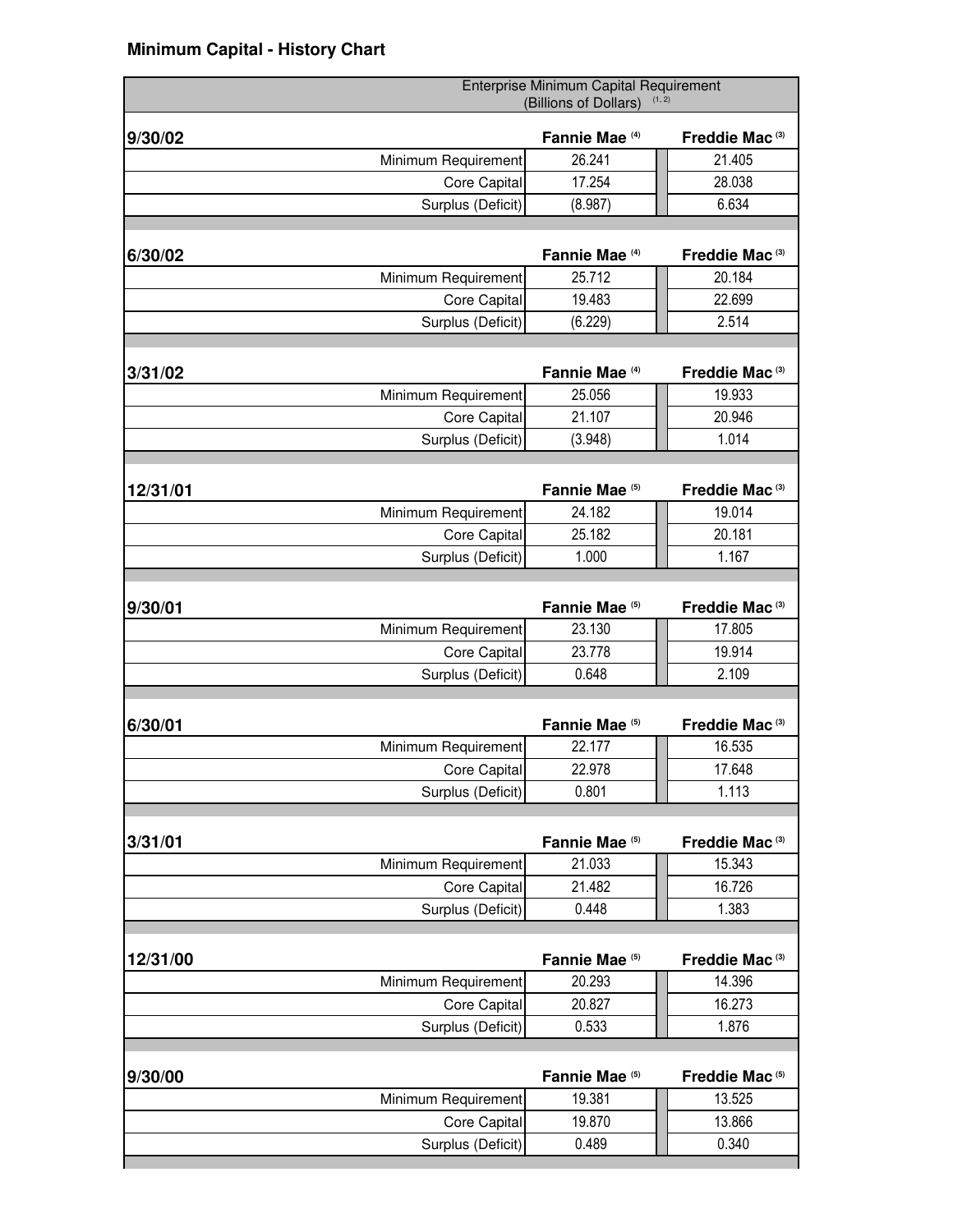|          |                     | Enterprise Minimum Capital Requirement<br>(Billions of Dollars) | (1, 2)                     |
|----------|---------------------|-----------------------------------------------------------------|----------------------------|
| 6/30/00  |                     | Fannie Mae <sup>(5)</sup>                                       | Freddie Mac <sup>(5)</sup> |
|          | Minimum Requirement | 18.688                                                          | 12.936                     |
|          | Core Capital        | 19.044                                                          | 13.368                     |
|          | Surplus (Deficit)   | 0.356                                                           | 0.432                      |
|          |                     |                                                                 |                            |
| 3/31/00  |                     | Fannie Mae <sup>(5)</sup>                                       | Freddie Mac <sup>(5)</sup> |
|          | Minimum Requirement | 18.080                                                          | 12.756                     |
|          | Core Capital        | 18.637                                                          | 13.140                     |
|          | Surplus (Deficit)   | 0.557                                                           | 0.383                      |
|          |                     |                                                                 |                            |
| 12/31/99 |                     | Fannie Mae <sup>(5)</sup>                                       | Freddie Mac <sup>(3)</sup> |
|          | Minimum Requirement | 17.770                                                          | 12.352                     |
|          | Core Capital        | 17.876                                                          | 13.417                     |
|          | Surplus (Deficit)   | 0.106                                                           | 1.065                      |
|          |                     |                                                                 |                            |
| 9/30/99  |                     | Fannie Mae <sup>(5)</sup>                                       | Freddie Mac <sup>(5)</sup> |
|          | Minimum Requirement | 17.100                                                          | 11.659                     |
|          | Core Capital        | 17.222                                                          | 12.048                     |
|          | Surplus (Deficit)   | 0.122                                                           | 0.389                      |
|          |                     |                                                                 |                            |
| 6/30/99  |                     | Fannie Mae <sup>(5)</sup>                                       | Freddie Mac <sup>(5)</sup> |
|          | Minimum Requirement | 16.465                                                          | 11.061                     |
|          | Core Capital        | 16.690                                                          | 11.358                     |
|          | Surplus (Deficit)   | 0.225                                                           | 0.297                      |
|          |                     |                                                                 |                            |
| 3/31/99  |                     | Fannie Mae <sup>(5)</sup>                                       | Freddie Mac <sup>(5)</sup> |
|          | Minimum Requirement | 15.837                                                          | 10.595                     |
|          | Core Capital        | 16.153                                                          | 10.941                     |
|          | Surplus (Deficit)   | 0.316                                                           | 0.345                      |
|          |                     |                                                                 |                            |
| 12/31/98 |                     | Fannie Mae <sup>(5)</sup>                                       | Freddie Mac <sup>(3)</sup> |
|          | Minimum Requirement | 15.334                                                          | 10.502                     |
|          | Core Capital        | 15.465                                                          | 11.266                     |
|          | Surplus (Deficit)   | 0.131                                                           | 0.764                      |
|          |                     |                                                                 |                            |
| 9/30/98  |                     | Fannie Mae <sup>(5)</sup>                                       | Freddie Mac <sup>(5)</sup> |
|          | Minimum Requirement | 14.519                                                          | 8.898                      |
|          | Core Capital        | 14.852                                                          | 9.188                      |
|          | Surplus (Deficit)   | 0.332                                                           | 0.289                      |
|          |                     |                                                                 |                            |
| 6/30/98  |                     | Fannie Mae <sup>(5)</sup>                                       | Freddie Mac <sup>(5)</sup> |
|          | Minimum Requirement | 13.771                                                          | 8.008                      |
|          | Core Capital        | 14.185                                                          | 8.255                      |
|          | Surplus (Deficit)   | 0.414                                                           | 0.247                      |
|          |                     |                                                                 |                            |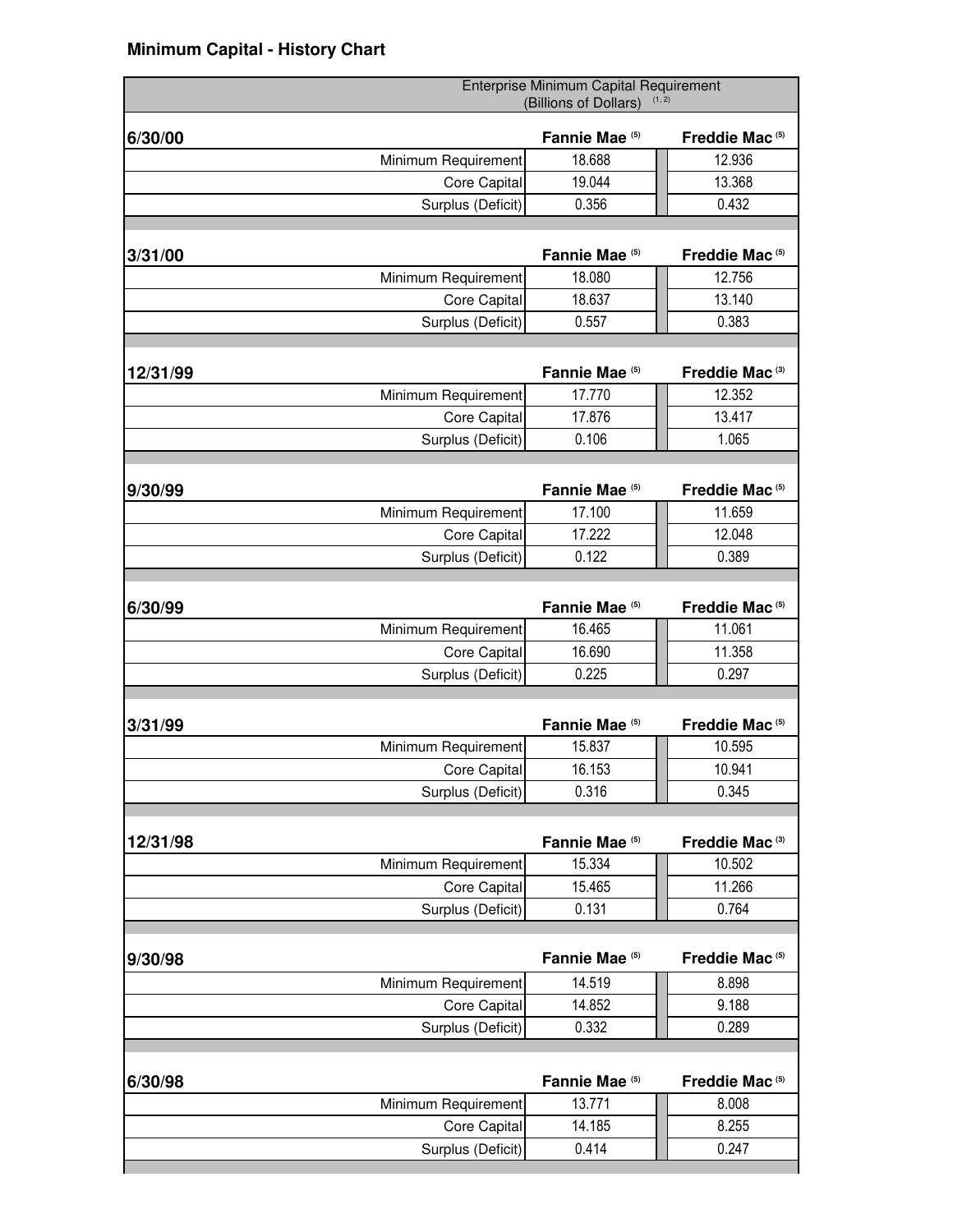|          |                     | Enterprise Minimum Capital Requirement<br>(Billions of Dollars) | (1, 2)                     |
|----------|---------------------|-----------------------------------------------------------------|----------------------------|
| 3/31/98  |                     | Fannie Mae (5)                                                  | Freddie Mac <sup>(5)</sup> |
|          | Minimum Requirement | 13.079                                                          | 7.848                      |
|          | Core Capital        | 14.070                                                          | 8.053                      |
|          | Surplus (Deficit)   | 0.992                                                           | 0.204                      |
|          |                     |                                                                 |                            |
| 12/31/97 |                     | Fannie Mae <sup>(5)</sup>                                       | Freddie Mac <sup>(5)</sup> |
|          | Minimum Requirement | 12.703                                                          | 7.082                      |
|          | Core Capital        | 13.793                                                          | 7.376                      |
|          | Surplus (Deficit)   | 1.090                                                           | 0.294                      |
|          |                     |                                                                 |                            |
| 9/30/97  |                     | Fannie Mae <sup>(5)</sup>                                       | Freddie Mac <sup>(5)</sup> |
|          | Minimum Requirement | 12.315                                                          | 6.780                      |
|          | Core Capital        | 13.358                                                          | 7.021                      |
|          | Surplus (Deficit)   | 1.042                                                           | 0.241                      |
|          |                     |                                                                 |                            |
| 6/30/97  |                     | Fannie Mae (5)                                                  | Freddie Mac <sup>(5)</sup> |
|          | Minimum Requirement | 11.937                                                          | 6.800                      |
|          | Core Capital        | 13.264                                                          | 7.429                      |
|          | Surplus (Deficit)   | 1.326                                                           | 0.629                      |
|          |                     |                                                                 |                            |
| 3/31/97  |                     | Fannie Mae <sup>(5)</sup>                                       | Freddie Mac <sup>(5)</sup> |
|          | Minimum Requirement | 11.664                                                          | 6.561                      |
|          | Core Capital        | 13.178                                                          | 6.807                      |
|          | Surplus (Deficit)   | 1.513                                                           | 0.246                      |
|          |                     |                                                                 |                            |
| 12/31/96 |                     | Fannie Mae <sup>(5)</sup>                                       | Freddie Mac <sup>(5)</sup> |
|          | Minimum Requirement | 11.466                                                          | 6.517                      |
|          | Core Capital        | 12.773                                                          | 6.743                      |
|          | Surplus (Deficit)   | 1.307                                                           | 0.226                      |
|          |                     |                                                                 |                            |
| 9/30/96  |                     | Fannie Mae <sup>(5)</sup>                                       | Freddie Mac <sup>(5)</sup> |
|          | Minimum Requirement | 11.120                                                          | 6.279                      |
|          | Core Capital        | 12.267                                                          | 6.543                      |
|          | Surplus (Deficit)   | 1.147                                                           | 0.264                      |
|          |                     |                                                                 |                            |
| 6/30/96  |                     | Fannie Mae <sup>(5)</sup>                                       | Freddie Mac <sup>(5)</sup> |
|          | Minimum Requirement | 10.789                                                          | 6.213                      |
|          | Core Capital        | 11.751                                                          | 6.468                      |
|          | Surplus (Deficit)   | 0.962                                                           | 0.255                      |
|          |                     |                                                                 |                            |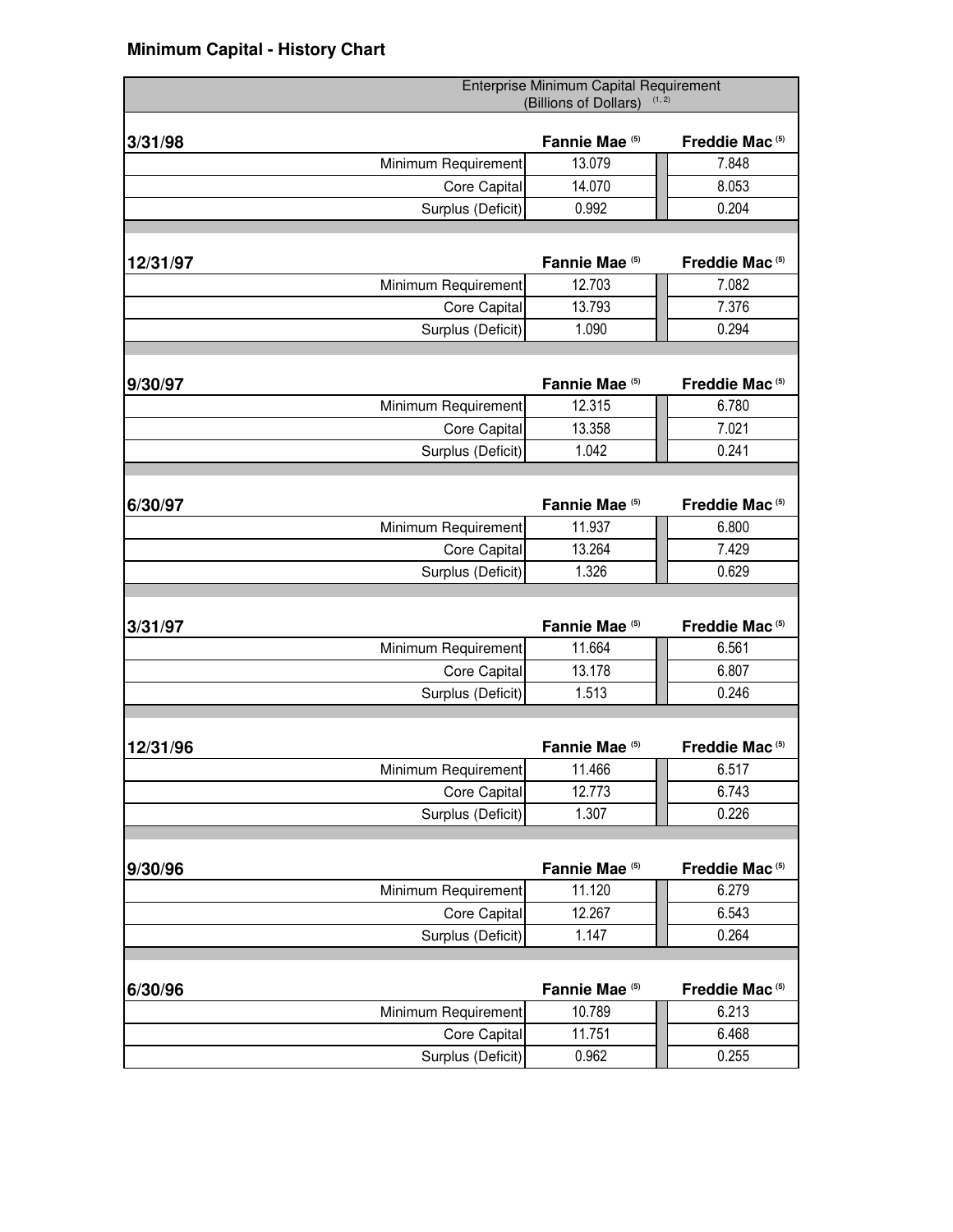|          |                     | Enterprise Minimum Capital Requirement<br>(Billions of Dollars) | (1, 2)                     |
|----------|---------------------|-----------------------------------------------------------------|----------------------------|
|          |                     |                                                                 |                            |
| 3/31/96  |                     | Fannie Mae <sup>(5)</sup>                                       | Freddie Mac <sup>(5)</sup> |
|          | Minimum Requirement | 10.676                                                          | 5.756                      |
|          | Core Capital        | 11.379                                                          | 5.996                      |
|          | Surplus (Deficit)   | 0.703                                                           | 0.240                      |
|          |                     |                                                                 |                            |
| 12/31/95 |                     | Fannie Mae <sup>(5)</sup>                                       | Freddie Mac <sup>(5)</sup> |
|          | Minimum Requirement | 10.451                                                          | 5.584                      |
|          | Core Capital        | 10.959                                                          | 5.829                      |
|          | Surplus (Deficit)   | 0.508                                                           | 0.245                      |
|          |                     |                                                                 |                            |
| 9/30/95  |                     | Fannie Mae <sup>(5)</sup>                                       | Freddie Mac <sup>(5)</sup> |
|          | Minimum Requirement | 9.866                                                           | 5.368                      |
|          | Core Capital        | 10.723                                                          | 5.698                      |
|          | Surplus (Deficit)   | 0.857                                                           | 0.330                      |
|          |                     |                                                                 |                            |
| 6/30/95  |                     | Fannie Mae <sup>(5)</sup>                                       | Freddie Mac <sup>(5)</sup> |
|          | Minimum Requirement | 9.684                                                           | 5.256                      |
|          | Core Capital        | 10.323                                                          | 5.538                      |
|          | Surplus (Deficit)   | 0.639                                                           | 0.282                      |
|          |                     |                                                                 |                            |
| 3/31/95  |                     | Fannie Mae <sup>(5)</sup>                                       | Freddie Mac <sup>(5)</sup> |
|          | Minimum Requirement | 9.415                                                           | 5.039                      |
|          | Core Capital        | 9.906                                                           | 5.357                      |
|          | Surplus (Deficit)   | 0.491                                                           | 0.318                      |
|          |                     |                                                                 |                            |
| 12/31/94 |                     | Fannie Mae <sup>(5)</sup>                                       | Freddie Mac <sup>(5)</sup> |
|          | Minimum Requirement | 9.415                                                           | 4.884                      |
|          | Core Capital        | 9.541                                                           | 5.169                      |
|          | Surplus (Deficit)   | 0.126                                                           | 0.285                      |
|          |                     |                                                                 |                            |
| 9/30/94  |                     | Fannie Mae <sup>(5)</sup>                                       | Freddie Mac <sup>(5)</sup> |
|          | Minimum Requirement | 8.988                                                           | 4.697                      |
|          | Core Capital        | 9.186                                                           | 4.980                      |
|          | Surplus (Deficit)   | 0.199                                                           | 0.283                      |
|          |                     |                                                                 |                            |
| 6/30/94  |                     | Fannie Mae <sup>(5)</sup>                                       | Freddie Mac <sup>(5)</sup> |
|          | Minimum Requirement | 8.658                                                           | 4.500                      |
|          | Core Capital        | 8.826                                                           | 4.800                      |
|          | Surplus (Deficit)   | 0.168                                                           | 0.300                      |
|          |                     |                                                                 |                            |